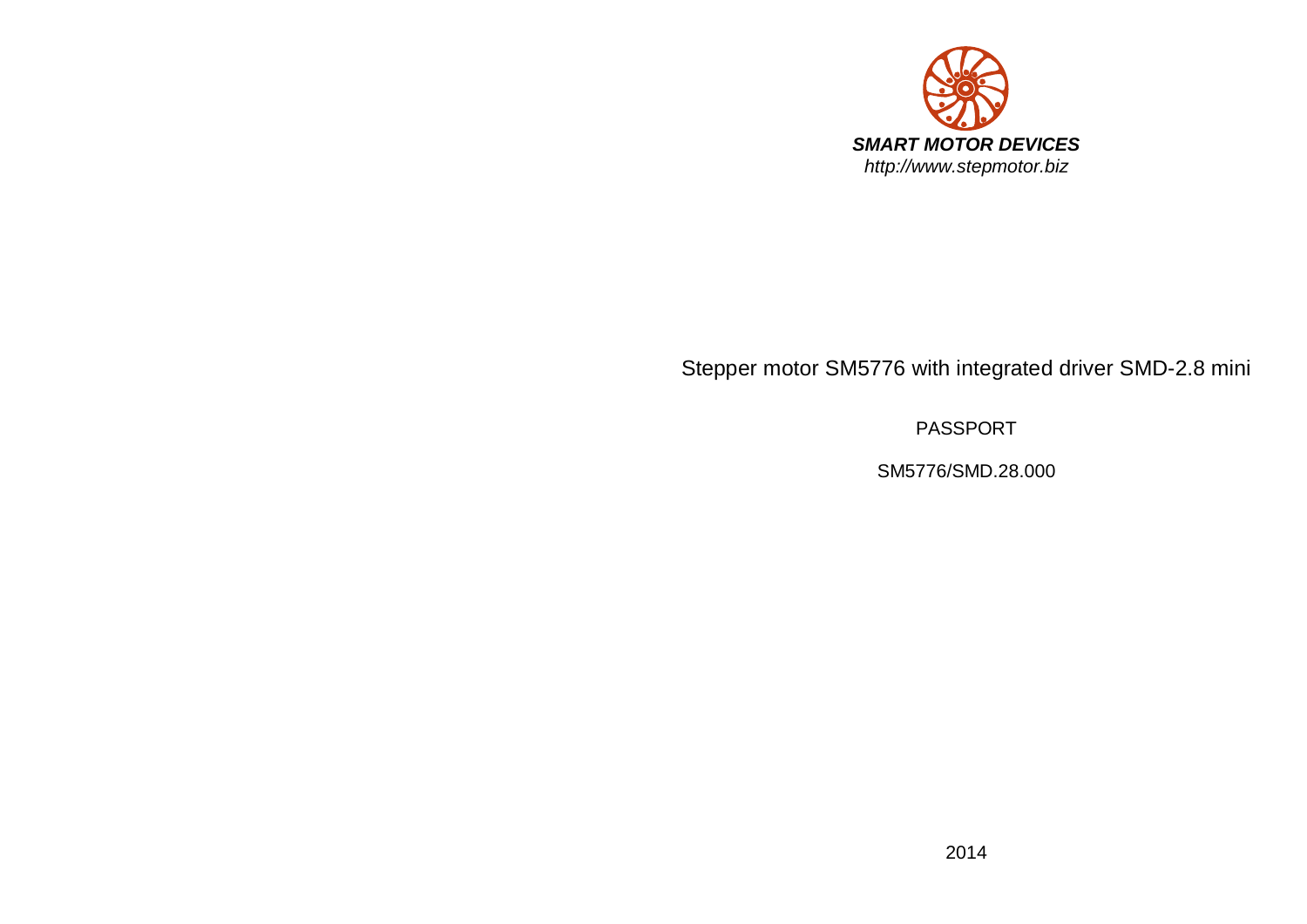#### **1. Product designation**

This device is a stepper motor SM5776 with integrated control unit SMD-2.8 mini.

Stepper motor is intended for transformation of control signals in angular movement of the rotor with its fixation in the given position without feedback devices.

Integrated control unit SMD-2.8 mini is an electronic device mounted on the motor housing and is intended for this motor control.

## **2. Technical characteristics**

## *2.1. Stepper motor SM5776 technical characteristics*

|                                                    | Table 1                    |
|----------------------------------------------------|----------------------------|
| Motor phase current, Amp                           | 2.8                        |
| Phase resistance, Ohm                              | 1.13                       |
| Phase inductance, mH                               | 3.6                        |
| Holding torque, $kgf$ <sup>c</sup> cm <sup>1</sup> | 18.9                       |
| Rotor inertia, $g \cdot cm^2$                      | 480                        |
| Step angle, °                                      | 1.8                        |
| Max. radial force (20 mm from the flange), N       | 75                         |
| Max. axial force, N                                | 15                         |
| Shaft radial play, no more, mm                     | 0.02                       |
| Shaft axial play, no more, mm                      | 0.08                       |
| Step angle accuracy                                | $±5\%$ from the whole step |
| Temperature Rise, °C                               | 80                         |
| Average resource, hours                            | 20000                      |
| Weight, kg                                         |                            |
| Number of leads                                    | 4                          |
|                                                    |                            |

*1 Holding torque – the motor is powered but doesn't rotate* 

## **Wiring diagram**



*Img.1. Two phase stepper motor.*

*Table 1* 

## *2.2. SMD-2.8 mini technical characteristics*

The SMD-2.8 mini driver receives logic signals "Step", "Direction" and "Enable" and convert them into motor commutation. The motor shaft moves one angle step (or microstep) as the driver receives one "Step" signal. One step (or microstep) executes as the front edge of the voltage pulse on the "Step" input. Rotation direction depends on the voltage level and switches by changing voltage level on the "DIR" input. The motor can be urgent stopped by the active signal on the "EN" input.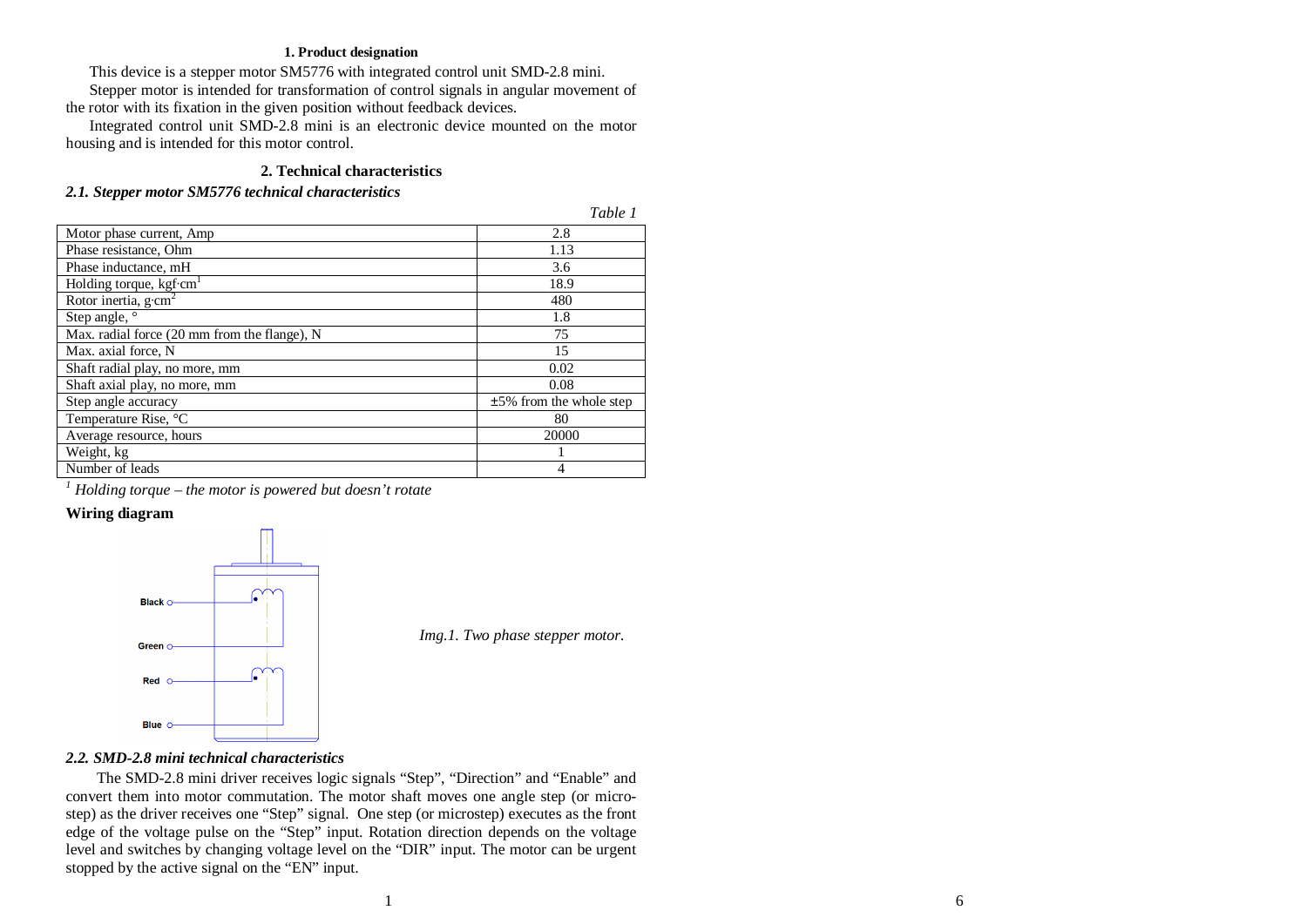#### **8. Delivery in complete sets**

SM5776 stepper motor with integrated control unit SMD-2.8 mini 1pcs.

Manual SM5776/SMD.28.000  $1$ pcs.

### **9. Warranty**

Any repair or modifications are performed by the manufacturer or an authorized company.

The manufacturer guarantees the failure-free operation of the controller for 12 months since date of sale when the operation conditions are satisfied – section 2.

The manufacturer sales department address: Smart Motor Devices OÜ,

Tallinn Science Park Tehnopol, Mäealuse st. 4, Tallinn 12618, Estonia, Phone: + 372 6559914, e-mail: mail@stepmotor.biz url: http://www.stepmotor.biz

Date of sale:



## **3. Dimensions of SM5776 stepper motor with integrated control unit SMD-2.8 mini**



*Img. 2. Dimensions of SM5776 stepper motor with integrated control unit SMD-2.8 mini without cover.* 

#### **4. Construction of SMD-2.8 mini**

SMD-2.8 mini is designed as a circuit plate with electronics elements, and radiator. Besides electronic components, there are indicating and control elements, connection terminals and connectors on the board:

- terminal screws for power supply, stepper motor and control circuit connection;
- LED for indication of the driver status  $-HL1$ ;
- $\bullet$  switches S1  $\mu$  S2 to set microstepping mode.

#### **5. Assembly and connection**

Please, learn this manual carefully before connection and assembly.

Please wire just when power is off. Do not attempt to change wiring while the power is ON.

Please provide a reliable contact in connection terminals. During wiring, please, observe the polarity and wire management.

*Table 2*